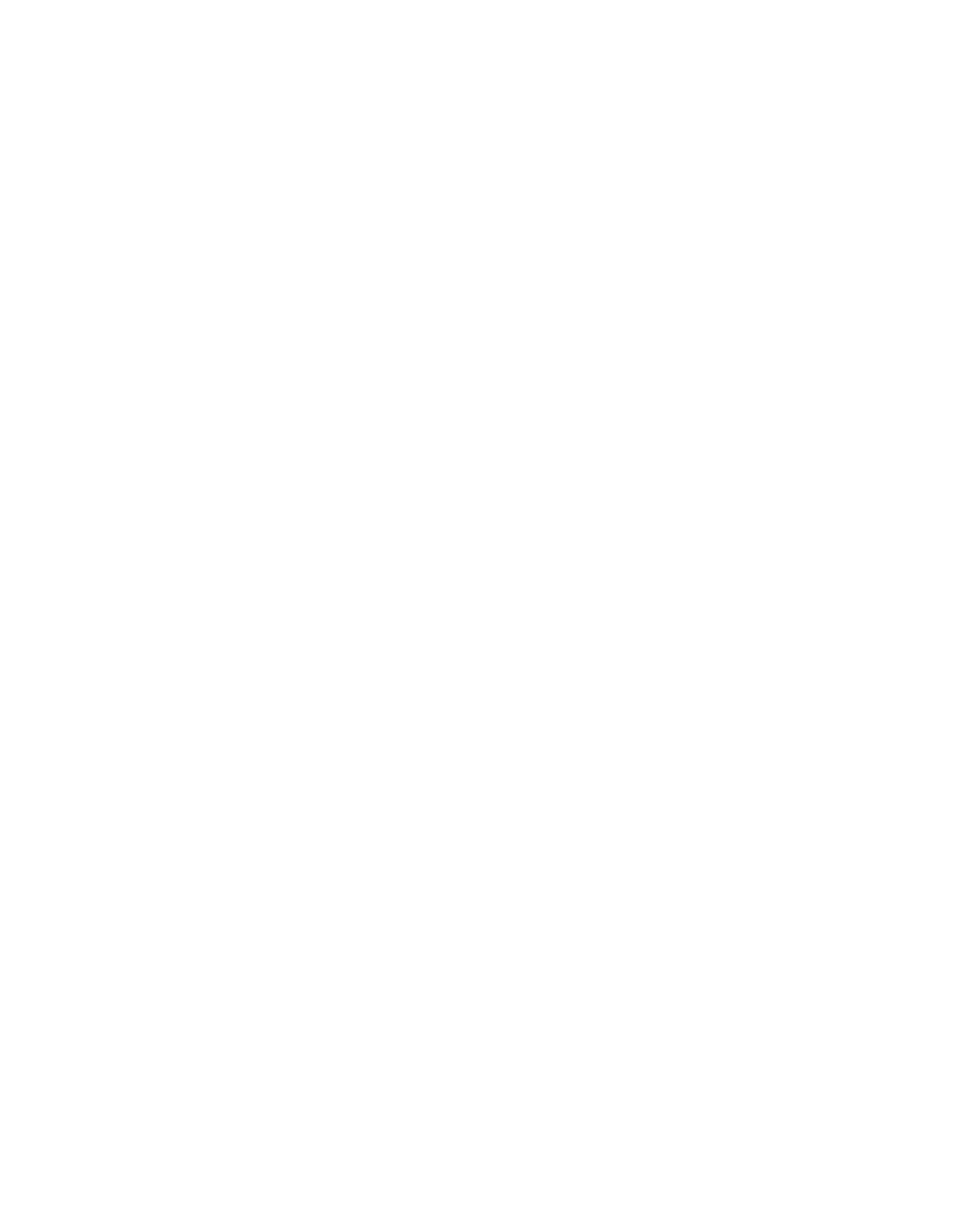## **Statement at the Ministerial Meeting of the 45th Meeting of the International Monetary and Financial Committee (IMFC) YI Gang, Governor of the People's Bank of China**

### **I. Global Economic and Financial Developments**

Since the second half of 2021, the global economic recovery has slowed down due to factors such as the resurgence of COVID-19 and supply chain shortages. Inflationary pressures have increased, and macroeconomic policies are faced with mounting challenges. The world is now in a turbulent time, with COVID-19 still with us and geopolitical tensions rising. The situation in Ukraine is particularly worrisome. Sanctions will not only undermine the stability of global finance, energy, transportation, and supply chains, but will also drag down global growth. This is in no one's interest. Looking forward, potential economic and financial risks arising from uncertainties related to COVID-19, inflation, and macro policy adjustments in advanced economies should not be overlooked.

A fair distribution of vaccines and medical supplies remains the key to bringing COVID-19 under control and achieving sustainable recovery. As of March 2022, China has provided more than 2.1 billion doses of vaccines to more than 120 countries and international organizations, accounting for one third of the total vaccines administered outside China. China has also been actively promoting international cooperation in vaccine research and development, production, and distribution, and has been calling for stronger international cooperation and policy coordination in fighting COVID-19, in order to make medical supplies and vaccines more accessible and affordable in developing countries.

China calls on all countries to support the peace talks between Russia and Ukraine. We encourage the two sides to keep the momentum of negotiations, and overcome the difficulties in negotiations, to bring about peaceful outcomes. The pressing task for now is to avoid the escalation of conflicts or even the loss of control. All countries should work together to build consensus and safeguard multilateralism. In particular, we should take effective measures to maintain the smooth functioning of global supply chains and defend the multilateral trading system. We call on all countries to join hands to improve global environmental governance, address climate change, and accelerate global green and low-carbon transition to achieve green recovery and development.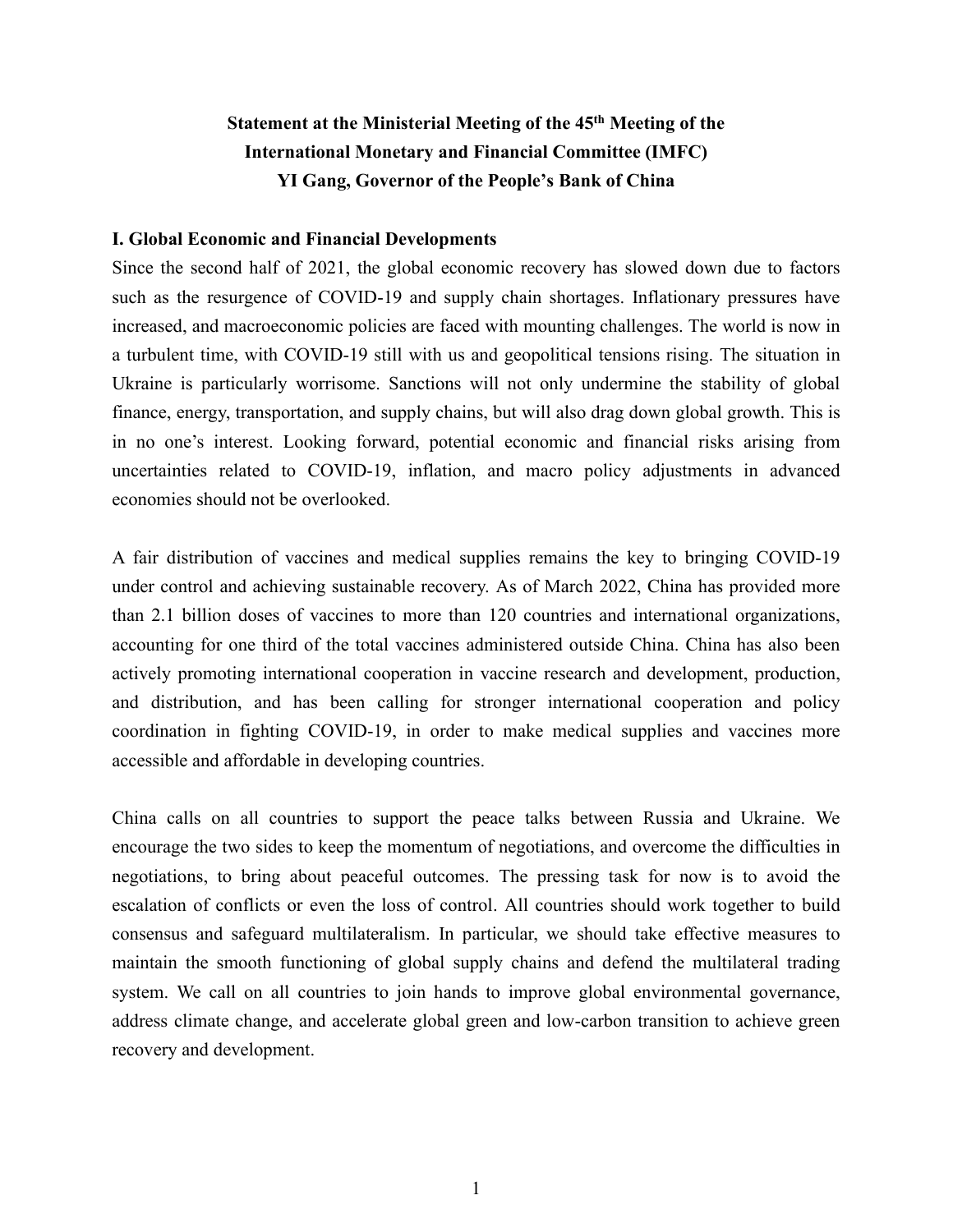#### **II. Economic and Financial Developments in China**

The Chinese economy continues to recover steadily. Economic indicators have stayed within a reasonable range and the quality of growth has steadily improved. In 2021, China's real GDP grew by 8.1 percent year on year. Prices and employment remained generally stable, with CPI increasing by 0.9 percent and 12.69 million new urban jobs being created. The balance of international payments was broadly stable. Since the beginning of 2022, main economic indicators have seen rapid growth despite domestic COVID-19 outbreaks and changes in the international environment. In the first quarter, real GDP increased by 4.8 percent year on year, and the value-added of large industrial companies grew faster compared with the end of 2021. Investment and consumption have steadily increased. In the first quarter, investment in fixed assets increased by 9.3 percent year on year, an acceleration of 4.4 percentage points compared with the growth rate for 2021; and total retail sales of consumer goods increased by 3.3 percent year on year, 1.6 percentage points faster than that in December 2021. Employment and prices were stable, and imports and exports performed well. The average CPI for the first three months in 2022 rose by 1.1 percent year on year. The surveyed urban unemployment rate stood at 5.5 percent, and exports and imports of goods in US dollar terms rose 15.8 percent and 9.6 percent respectively over the same period of last year.

**On monetary policy**, our sound monetary policy remained flexible, targeted, reasonable and appropriate through enhanced inter-temporal adjustments, playing a better role in supporting the real economy. The People's Bank of China (PBOC) used a mix of monetary policy tools to keep liquidity abundant at a reasonable level. We cut the reserve requirement ratio in July and December 2021, each by a half percentage point, releasing about RMB2.2 trillion of long-term funds in total. The PBOC will further cut the reserve requirement ratio by 0.25 percentage point on April 25. At end-March 2022, broad money (M2) reached RMB249.77 trillion, a year-on-year increase of 9.7 percent. The overall financing cost declined as a result. The weighted average interest rate on business loans in 2021 was the lowest in more than forty years since the reform and opening-up. To step up the support for key areas and weak links in the national economy, the PBOC continued with the inclusive loan repayment extension and unsecured lending support programs for small and micro businesses (SMBs). In 2021, inclusive loans to SMBs extended by banks grew by 27.3 percent. In April, the PBOC and State Administration of Foreign Exchange (SAFE) announced 23 new measures to step up financial support for businesses and people affected by the recent COVID-19 outbreaks. The RMB exchange rate has become more flexible, as we deepened the market-based exchange rate reform. The PBOC has also taken measures to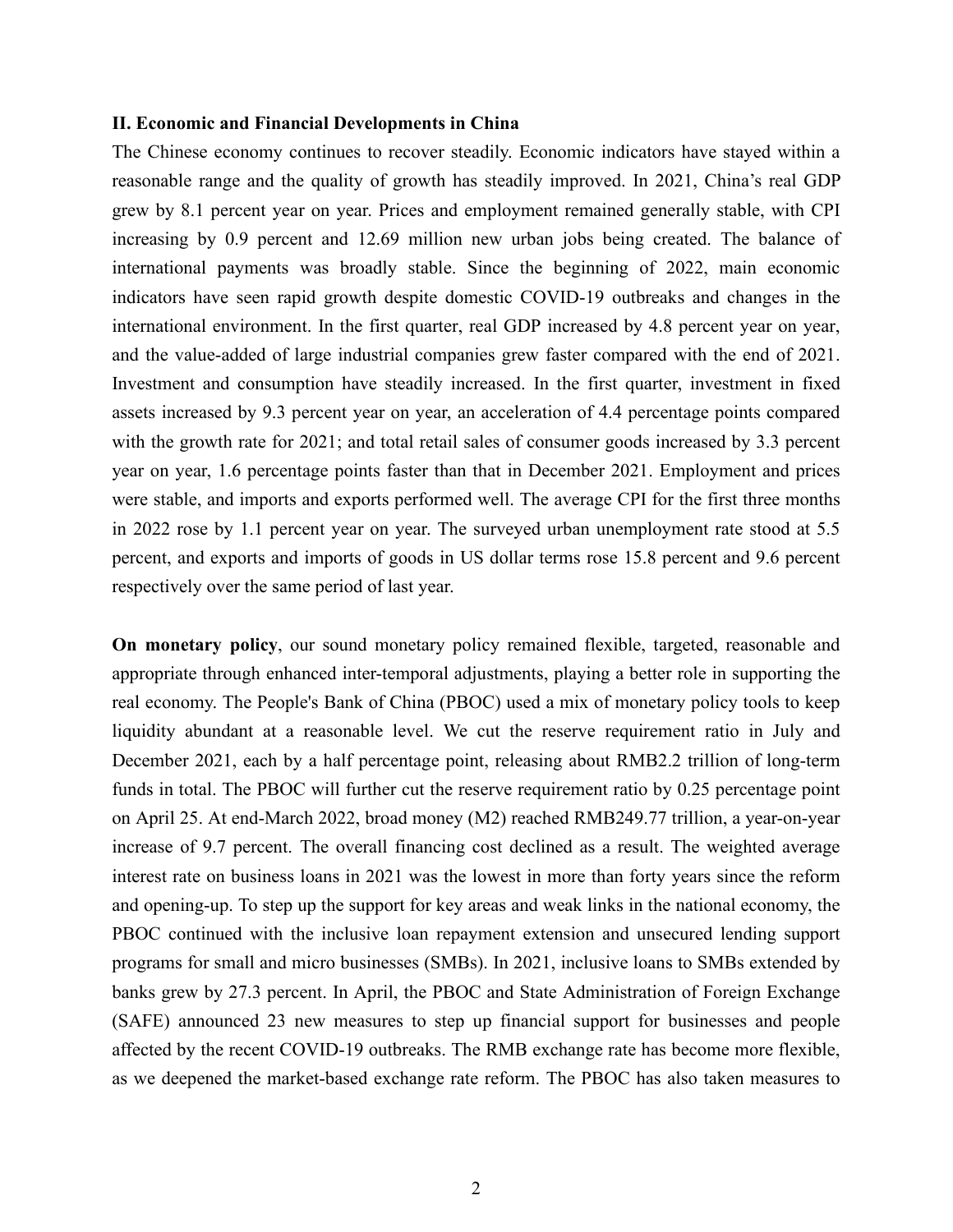prevent and mitigate financial risks by upholding market-based principles and the rule of law. As a result, financial risks have receded on the whole.

In recent years, China's effort to boost green finance has delivered positive outcomes. To mobilize more social capital to invest in green and low-carbon industries, the PBOC introduced two structural monetary policy tools in 2021: one is the Carbon Emission Reduction Facility (CERF), and the other is central bank lending to support the clean and efficient use of coal. At the same time, China has been firmly deepening the reform and opening-up of the financial sector, while advancing the liberalization and facilitation of trade and investment.

**On fiscal policy**, regular transfer of direct fiscal funds, which stood at RMB2.8 trillion this year, were available to local governments at all levels. In 2021, new tax cuts and fee reductions exceeded RMB1 trillion. Furthermore, micro, small, and medium-sized manufacturers, coal-fired power plants, and heat suppliers were allowed to temporarily postpone their tax and fee payments. As China continued to increase the investment in people's livelihoods, the well-being of the people is secured.

Economic fundamentals in China remain sound despite the grave international situation and recent domestic COVID-19 outbreaks. China's GDP is expected to keep growing in 2022, with more than 11 million new jobs to be created in urban areas.

**Looking forward,** China will focus on stabilizing the macro-economy and keeping the economy operating within a reasonable range. **The sound monetary policy will be implemented in a flexible and appropriate manner to keep liquidity abundant at a reasonable level.** The PBOC will adopt a mix of monetary policy tools to step up support for the real economy through adjusting both monetary aggregates and their structure. First, it will keep liquidity abundant at a reasonable level by increasing central bank lending to agriculture and small businesses and encouraging financial institutions to provide more inclusive loans. Second, it will explore measures to support consumption and effective investment by improving financial services for newly arrived residents and promoting the rapid growth of medium- and long-term loans to the manufacturing industry. Third, it will establish two special central lending facilities to support technological innovations and inclusive elderly services. **The proactive fiscal policy will be more effective, with more emphasis on making policy targeted and sustainable.** This year, we set the deficit ratio at around 2.8 percent as a way to improve fiscal sustainability. We expect the fiscal revenue to keep growing this year, and the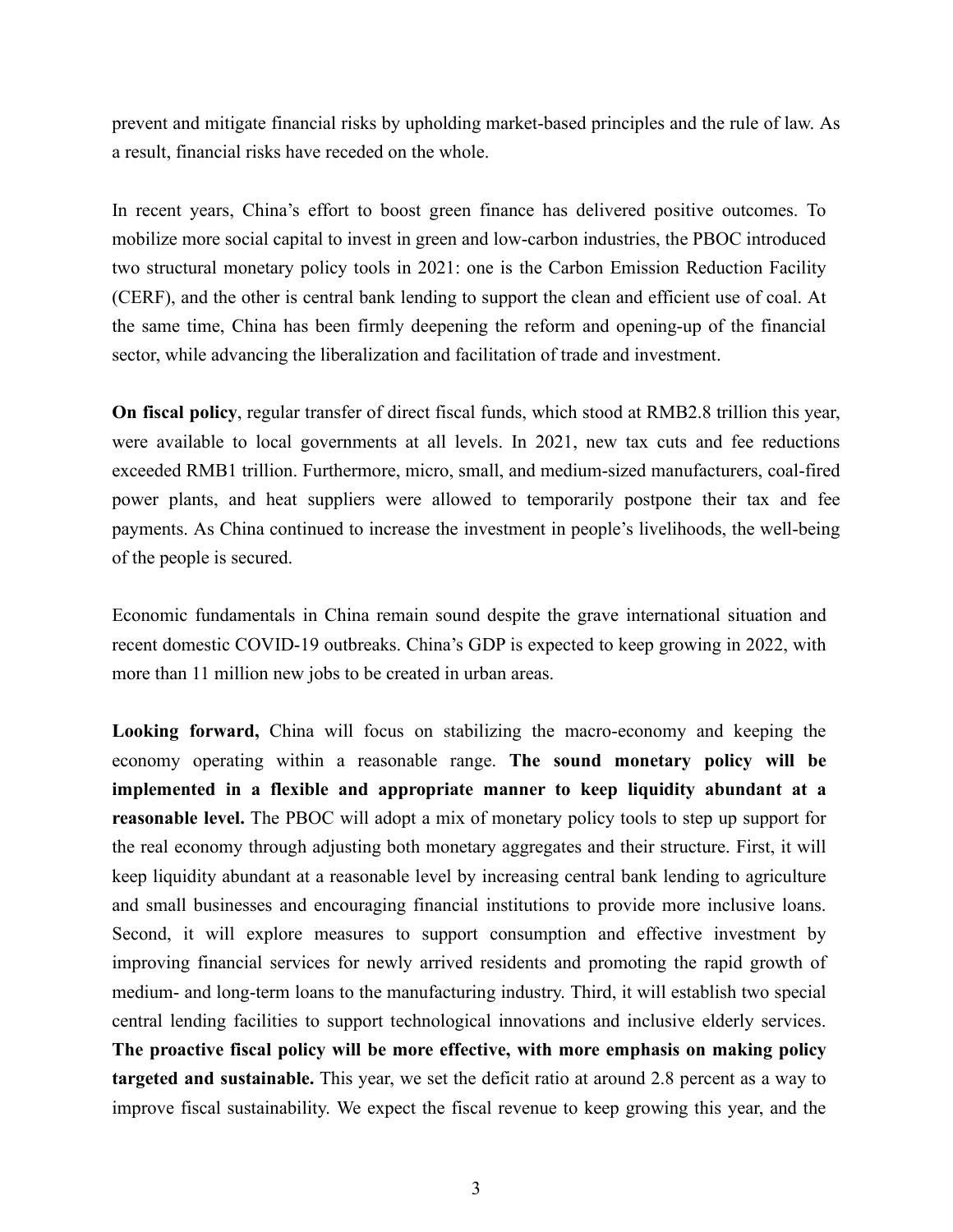expenditure to increase by more than RMB2 trillion over last year. New fiscal resources will be channeled to the grassroots to help distressed companies, stabilize employment, and ensure people's livelihoods. This will boost consumption and increase demand. **China will continue to improve the green financial system to help achieve the dual target of carbon emission peak and carbon neutrality.** China will act more proactively in developing the standard systems for green finance and transition finance. We will put in place incentives and constraints, develop diversified financial instruments, and continue promoting local green finance pilot programs and deepening international cooperation, so as to support the green and low-carbon transition in a strong, orderly, and effective manner.

**On economic developments in the Hong Kong and Macau SARs.** Underpinned by positive factors such as the ongoing global recovery and government support, the economy of the Hong Kong SAR grew by 6.4 percent in 2021, the first time since 2019. Shadowed by uncertainties from the new wave of COVID-19 and geopolitical conflicts, the economic recovery in Hong Kong is expected to slow down in 2022 to between 2.0 percent and 3.5 percent. The Macau SAR registered a real growth rate of 18 percent in 2021, driven mainly by the recovery in external demand and private consumption. Considering that COVID-19 has been put under control and vaccination rate has increased in the region, external demand will continue to recover and sustain Macau SAR's growth in 2022.

#### **III. The Work of the IMF**

We highly appreciate the IMF's efforts in helping its members, especially the low-income countries, respond to COVID-19 and in promoting global cooperation. The IMF should continue to press ahead with its quota and governance reforms, which are prerequisites for the IMF to fulfill its mandates. China supports a strong, quota-based, and adequately resourced IMF and would like to preserve its central role in the global financial safety net. The quota underpins not only the IMF's lending capacity, but also its representation, governance, and legitimacy. Quotas, rather than borrowing arrangements, should be the IMF's main source of financing. To this end, all parties should take a long-term view, fulfill their commitments, and press ahead with the quota increase and quota share realignment. We welcome the IMF's recent discussions on resource adequacy and quota share realignment, and we look forward to the timely completion of the Sixteenth General Review of Quotas by December 2023 with positive results, so as to effectively accomplish the quota share realignment. The realignment should reflect members' relative weights in the global economy and strengthen the voice and representation of dynamic emerging markets and developing countries.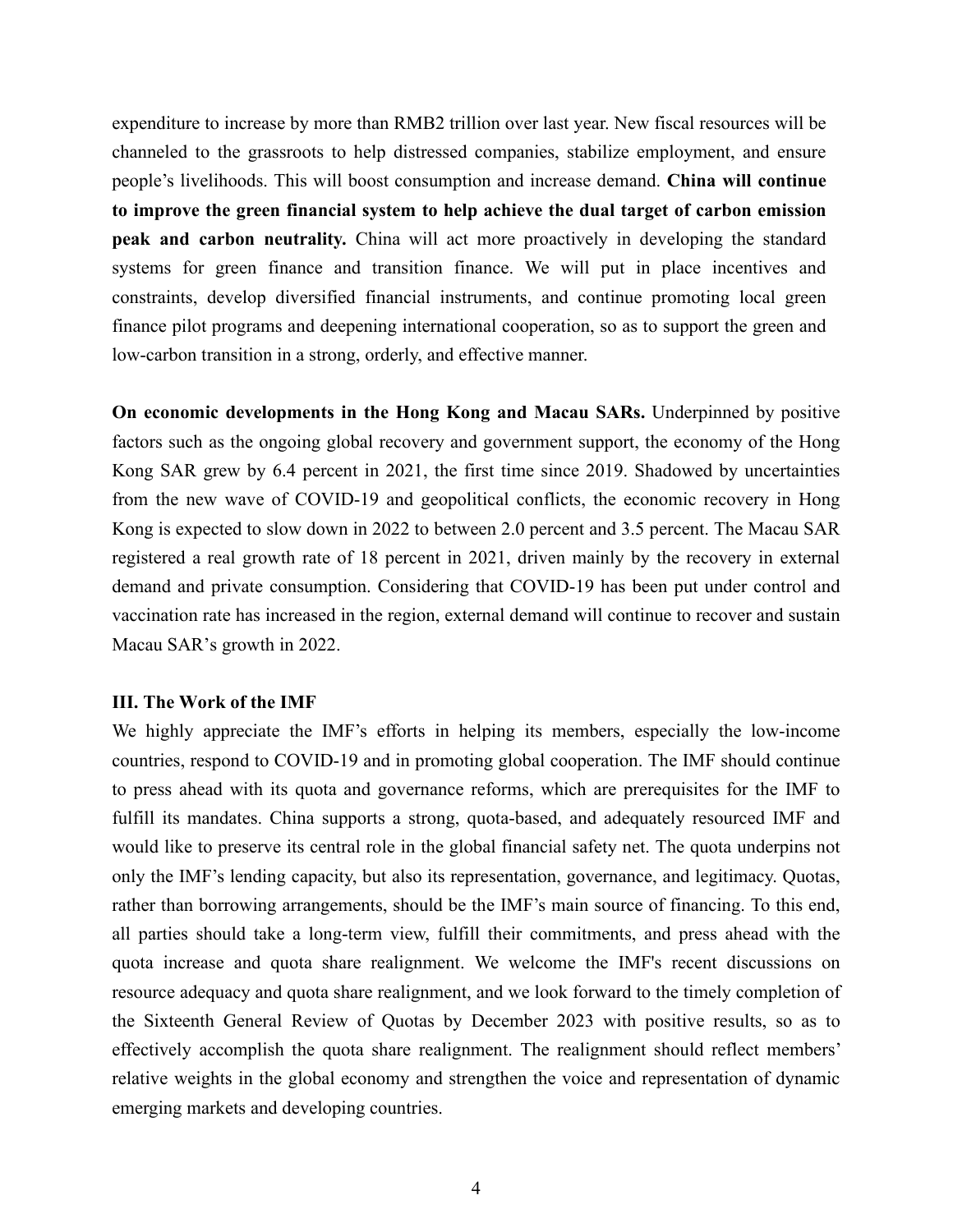China supports the IMF's efforts in promoting the channeling of Special Drawing Rights (SDR) and will actively participate in this initiative. China is willing to channel a portion of its newly allocated SDRs to low- and middle-income vulnerable countries. We hope the newly established Resilience and Sustainability Trust (RST) will soon be put into operation, which is of great significance for the global recovery and green growth, especially for low-income and vulnerable countries. In implementing the G20 Debt Service Suspension Initiative (DSSI), China has provided the largest amount of debt service suspension among G20 countries. We are now actively participating in the G20 Common Framework and support a case-by-case approach to addressing debt problems under the framework. The IMF should call on all parties—commercial creditors in particular—to restructure their debt in the principle of comparability of treatment.

The IMF should continue to play its central role in the global financial safety net. We support that the IMF makes full use of its existing lending tools and provides assistance to emerging markets and developing countries in need in an appropriate and flexible manner. China supports the IMF in providing necessary assistance to Ukraine and other affected countries. The IMF should continue to play an active role in reducing the negative impact of the COVID-19 crisis and the situation in Ukraine on the global economy, including by providing professional analyses and policy recommendations.

The global economy is now faced with multiple challenges. The IMF, as a major multilateral institution, should continue to enhance the effectiveness of its bilateral and multilateral surveillance to prevent the fragmentation of the global economy. We support the IMF as it implements the outcomes of the Comprehensive Surveillance Review (CSR) and provides targeted policy recommendations to its members based on their different phases of economic recovery and development. At the same time, we welcome the IMF's continued efforts to focus on new trends such as digitalization and climate change, to promote the digital transformation of the economy, and to support inclusive global growth. We support the IMF as it implements the results of its latest review of the Institutional Views on the Liberalization and Management of Capital Flows in its efforts to help member countries properly address risks from disorderly capital flows, especially the potential spillovers to emerging markets and developing countries from higher and more volatile commodity prices and the rapid monetary tightening in advanced economies.